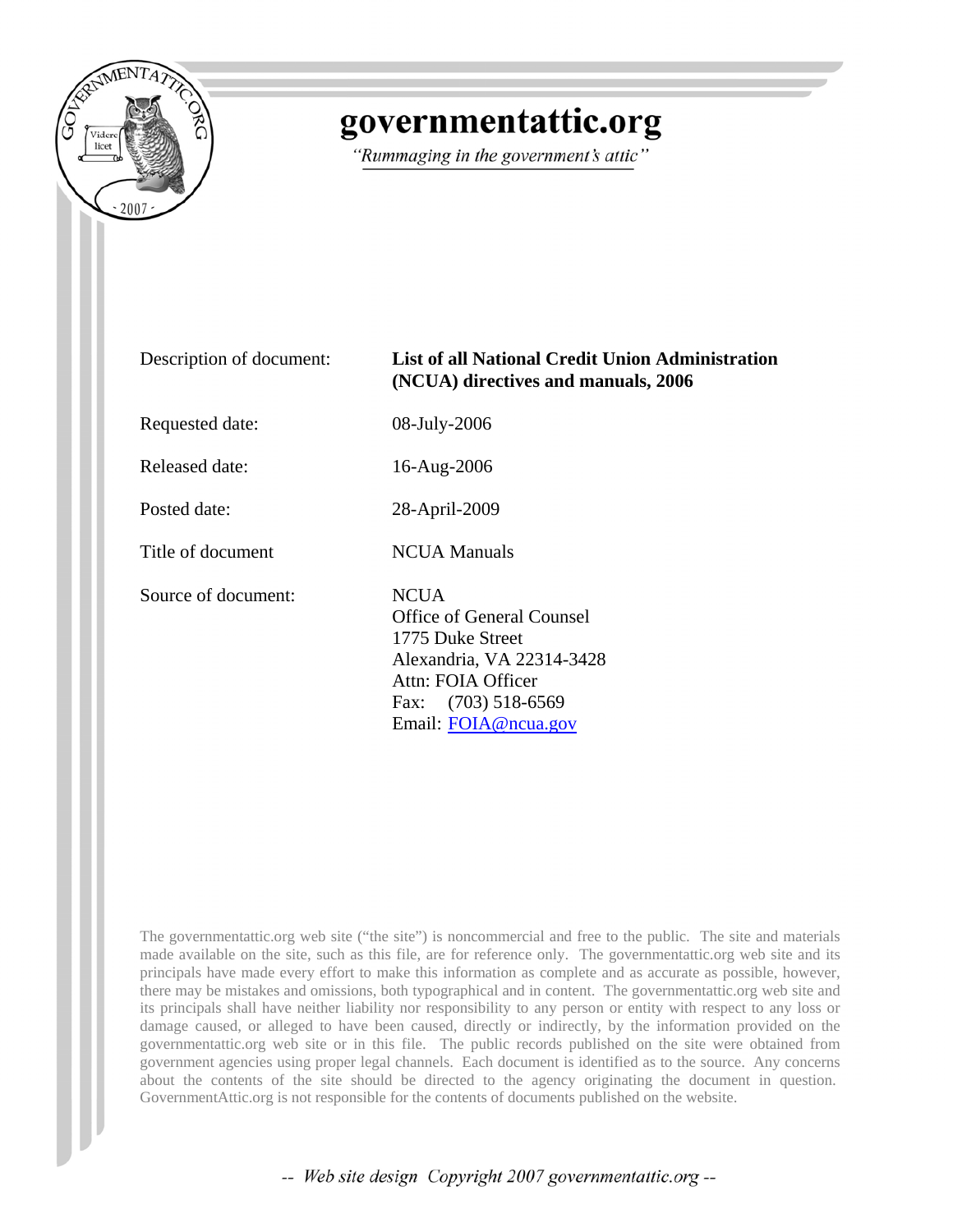From: "PECKNE, LORI A" <LPECKNE@NCUA.GOV> Date: Wed, 16 Aug 2006 12:45:14 -0400 Conversation: FOIA Subject: FOIA

This is in response to your July 8, 2006, Freedom of Information Act (FOIA) request. You requested an electronic list of all NCUA directives and manuals.

Attached is the information you requested.

If you have any questions, please contact me at (703) 518-6540.

Lori Peckne Regulatory Affairs Specialist National Credit Union Administration Office of General Counsel 1775 Duke Street Alexandria, VA 22314